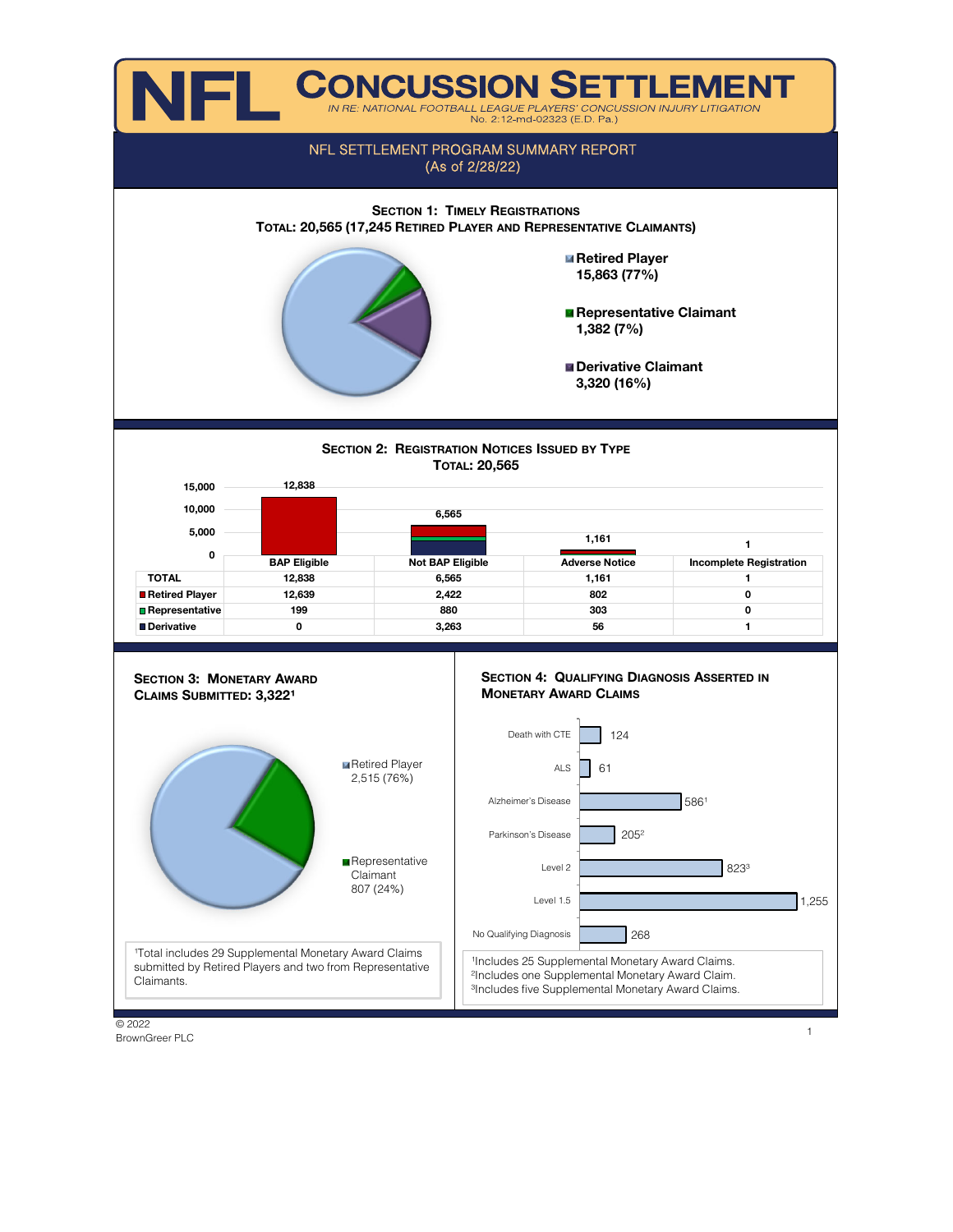

<sup>1</sup> Section 6 counts all Monetary Award claims that have received a notice after claim processing. Claims receiving multiple notices are counted only once based on the most recent notice issued. The number of appealed notices reflects only claims that have been appealed on the most recent notice issued. For a cumulative total of all appeals, see Section 9.

<sup>2</sup> Includes 23 payable Supplemental Monetary Award Notices. <sup>3</sup> Includes four denied Supplemental Monetary Award Notices.

4 The results of the audit closed these claims and directed further alternatives for these Settlement Class Members.

<sup>5</sup> Includes three Notices of Supplemental Request for Additional Documents.

![](_page_1_Figure_6.jpeg)

<sup>1</sup> The dollars and number of claims shown are the number of notices issued before holdbacks for potential Derivative Claimants, common benefit fees, liens and any determinations on appeals.

<sup>2</sup> Amount includes 23 Supplemental Monetary Awards for \$7,189,493.

<sup>3</sup> The dollars and number of claims shown include claims from Retired Players, Representative Claimants, and Derivative Claimants.

4 Claims Funded by NFL Parties includes 21 Supplemental Monetary Claims for \$4,739,869 and 222 Derivative Claims for \$1,046,257.

<sup>5</sup> The dollars shown include payments issued on behalf of Settlement Class Members to Third-Party Funders who have accepted rescission of prohibited assignments entered into with Settlement Class Members.

<sup>6</sup> Payments Made to Retired Players and Representative Claimants include 13 Supplemental Monetary Claims for \$1,572,095.

<sup>7</sup> The claims shown reflect the Settlement Class Members on whose behalf the Settlement Program has issued payments to resolve liens. The dollars shown reflect all payments the Settlement Program has made on behalf of Settlement Class Members to resolve liens, including (1) payments to the Lien Resolution Administrator to resolve medical liens, (2) payments to the Lien Resolution Administrator for its lien fees, and (3) payments directly to lienholders to resolve non-medical liens.

<sup>8</sup> The dollars shown include Supplemental Derivative Claimant Award payments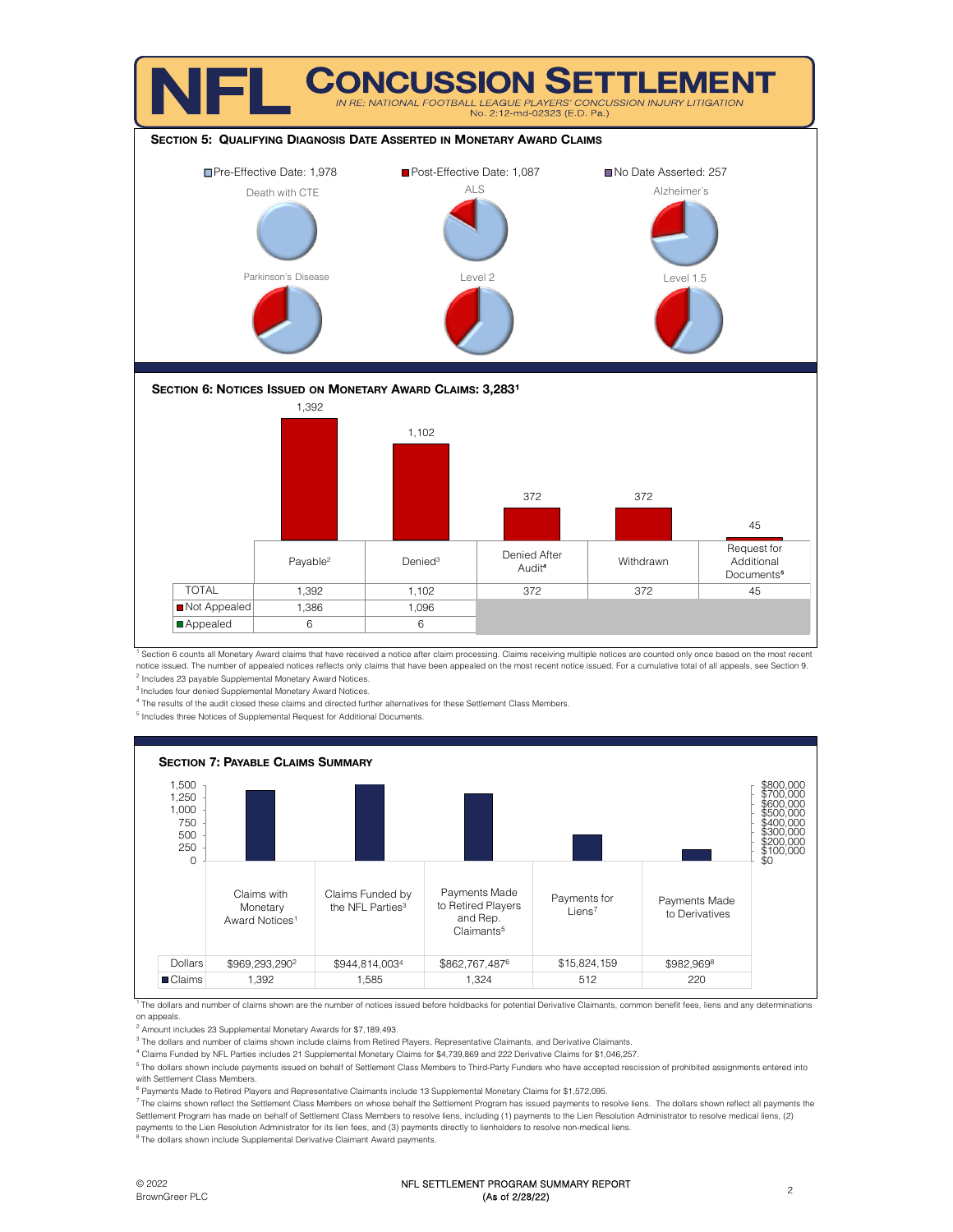| <b>CONCUSSION SETTLEMENT</b><br><b>NFL</b><br>IN RE: NATIONAL FOOTBALL LEAGUE PLAYERS' CONCUSSION INJURY LITIGATION<br>No. 2:12-md-02323 (E.D. Pa.) |                                                                                                         |                |             |                               |                               |                         |              |                                   |                |      |
|-----------------------------------------------------------------------------------------------------------------------------------------------------|---------------------------------------------------------------------------------------------------------|----------------|-------------|-------------------------------|-------------------------------|-------------------------|--------------|-----------------------------------|----------------|------|
|                                                                                                                                                     | <b>STATUS OF MONETARY AWARD CLAIMS</b><br><b>SECTION 8</b><br>(BASED ON LAST NOTICE OR ACTION ON CLAIM) |                |             |                               |                               |                         |              |                                   |                |      |
|                                                                                                                                                     |                                                                                                         | <b>CTE</b>     | <b>ALS</b>  | Alzheimer's<br><b>Disease</b> | Parkinson's<br><b>Disease</b> | Level<br>$\overline{c}$ | Level<br>1.5 | No Qualifying<br><b>Diagnosis</b> | Total          | %    |
| 1.                                                                                                                                                  | In Review Process at Claims<br>Administrator                                                            | 0              | $\circ$     | 18                            | $\mathbf 0$                   | $\overline{7}$          | 12           | 3                                 | 40             | 1%   |
| 2.                                                                                                                                                  | MAF Rule 20 Deviation<br><b>Explanation Required</b>                                                    | $\mathbf 0$    | $\Omega$    | $\Omega$                      | $\mathbf 0$                   | 3                       | 1            | $\Omega$                          | $\overline{4}$ | 1%   |
| 3.                                                                                                                                                  | Special Master Remanded Claim<br>to Claims Administrator                                                | 0              | 0           | $\overline{c}$                | 0                             | 1                       | $\mathbf 0$  | $\circ$                           | 3              | -1%  |
| 4.                                                                                                                                                  | Notice Ready to Issue                                                                                   | $\mathbf 0$    | $\circ$     | $\overline{c}$                | 1                             | 3                       | 10           | $\mathbf 0$                       | 16             | <1%  |
| 5.                                                                                                                                                  | Last Notice was for Incomplete<br>Claim Package <sup>1</sup>                                            | 0              | $\Omega$    | 1                             | $\mathbf 0$                   | $\overline{c}$          | 3            | 1                                 | $\overline{7}$ | 1%   |
| 6.                                                                                                                                                  | Ready for Review by AAP                                                                                 | 0              | $\circ$     | 3                             | 1                             | 0                       | 3            | $\circ$                           | $\overline{7}$ | 1%   |
|                                                                                                                                                     | 7. Last Notice was Award Notice <sup>2</sup>                                                            | $\mathbf 0$    | $\mathbf 0$ | $\overline{2}$                | 3                             | 3                       | 8            | $\mathbf 0$                       | 16             | 1%   |
| 8.                                                                                                                                                  | Last Notice was Denial Notice <sup>3</sup>                                                              | $\Omega$       | $\Omega$    | $\Omega$                      | 0                             | 3                       | 1            | $\mathbf 0$                       | $\overline{4}$ | 1%   |
| 9.                                                                                                                                                  | On Appeal Now <sup>4</sup>                                                                              | 0              | 0           | 1                             | 0                             | $\overline{4}$          | 5            | $\overline{2}$                    | 12             | <1%  |
|                                                                                                                                                     | 10. In Audit Investigation <sup>5</sup>                                                                 | 0              | 0           | 6                             | $\mathbf 0$                   | $\overline{4}$          | 1            | $\mathbf 0$                       | 11             | <1%  |
| 11.                                                                                                                                                 | In Audit-Failure to Provide<br>Information                                                              | $\Omega$       | $\circ$     | $\mathbf 0$                   | 0                             | 0                       | $\mathbf 0$  | $\circ$                           | 0              | 0%   |
|                                                                                                                                                     | Referred to the Special<br>12. Investigator by the Special<br>Masters                                   | $\mathbf 0$    | $\circ$     | $\mathbf 0$                   | $\mathbf 0$                   | $\mathbf 0$             | $\circ$      | $\mathbf 0$                       | 0              | 0%   |
| 13.                                                                                                                                                 | Adverse Audit Report with the<br>Parties for Review                                                     | $\overline{0}$ | $\circ$     | $\circ$                       | 0                             | $\mathbf 0$             | $\mathbf 0$  | $\circ$                           | 0              | 0%   |
| 14.                                                                                                                                                 | Adverse Audit Report Awaiting<br>Response from Those Audited                                            | $\mathbf 0$    | $\circ$     | $\circ$                       | $\mathbf 0$                   | 0                       | $\circ$      | $\mathbf 0$                       | 0              | 0%   |
| 15.                                                                                                                                                 | Adverse Audit Report with the<br>Special Masters for Review                                             | $\mathbf 0$    | 0           | $\circ$                       | 0                             | 0                       | $\mathbf 0$  | $\circ$                           | 0              | 0%   |
|                                                                                                                                                     | 16. Denied After Audit <sup>6</sup>                                                                     | $\circ$        | 0           | 38                            | $\circ$                       | 150                     | 182          | $\overline{c}$                    | 372            | 11%  |
|                                                                                                                                                     | 17. Final Denial                                                                                        | 41             | 3           | 80                            | 11                            | 255                     | 463          | 238                               | 1,091          | 33%  |
|                                                                                                                                                     | 18. Withdrawn                                                                                           | 3              | 14          | 43                            | 16                            | 146                     | 128          | 22                                | 372            | 11%  |
| 19.                                                                                                                                                 | Ready for Next Month's Payment<br>List                                                                  | $\circ$        | 0           | 0                             | 1                             | 1                       | 1            | 0                                 | 3              | - 1% |
| 20.                                                                                                                                                 | On this Month's Payment List                                                                            | 0              | 0           | 14                            | 5                             | 11                      | 10           | 0                                 | 40             | 1%   |
|                                                                                                                                                     | $21.$ Paid <sup>7</sup>                                                                                 | 80             | 44          | 376                           | 167                           | 230                     | 427          | 0                                 | 1,324          | 40%  |
| 22.                                                                                                                                                 | <b>Total Claim Packages</b><br>Submitted                                                                | 124            | 61          | 586                           | 205                           | 823                     | 1,255        | 268                               | 3,322          | 100% |

1. The Program has issued notices to 2,199 incomplete claim packages, which is 70% of all Level 1.5 and Level 2 claims and 60% of all other claims.

2. For details on all claims receiving an Award Notice and the dollar values assigned, see Sections 7 and 11.

3. For details on all denied claims, including the denial reasons, see Section 10.

4. For details on all appeals filed by Settlement Class Members and the NFL parties, see Section 9.

5. The Program has audited 1,288, or 39%, of all claims, including 699 claims removed from audit and put back into the claims review process,

11 claims currently in Audit Investigation, 206 claims that were withdrawn while in audit, and 372 claims denied after audit.

6. The results of the audit denied these claims and directed further alternatives for these Settlement Class Members.

7. For total dollars paid to or on behalf of these Settlement Class Members, see Part 5 of Section 11.

© 2022 BrownGreer PLC

### NFL SETTLEMENT PROGRAM SUMMARY REPORT (As of 2/28/22)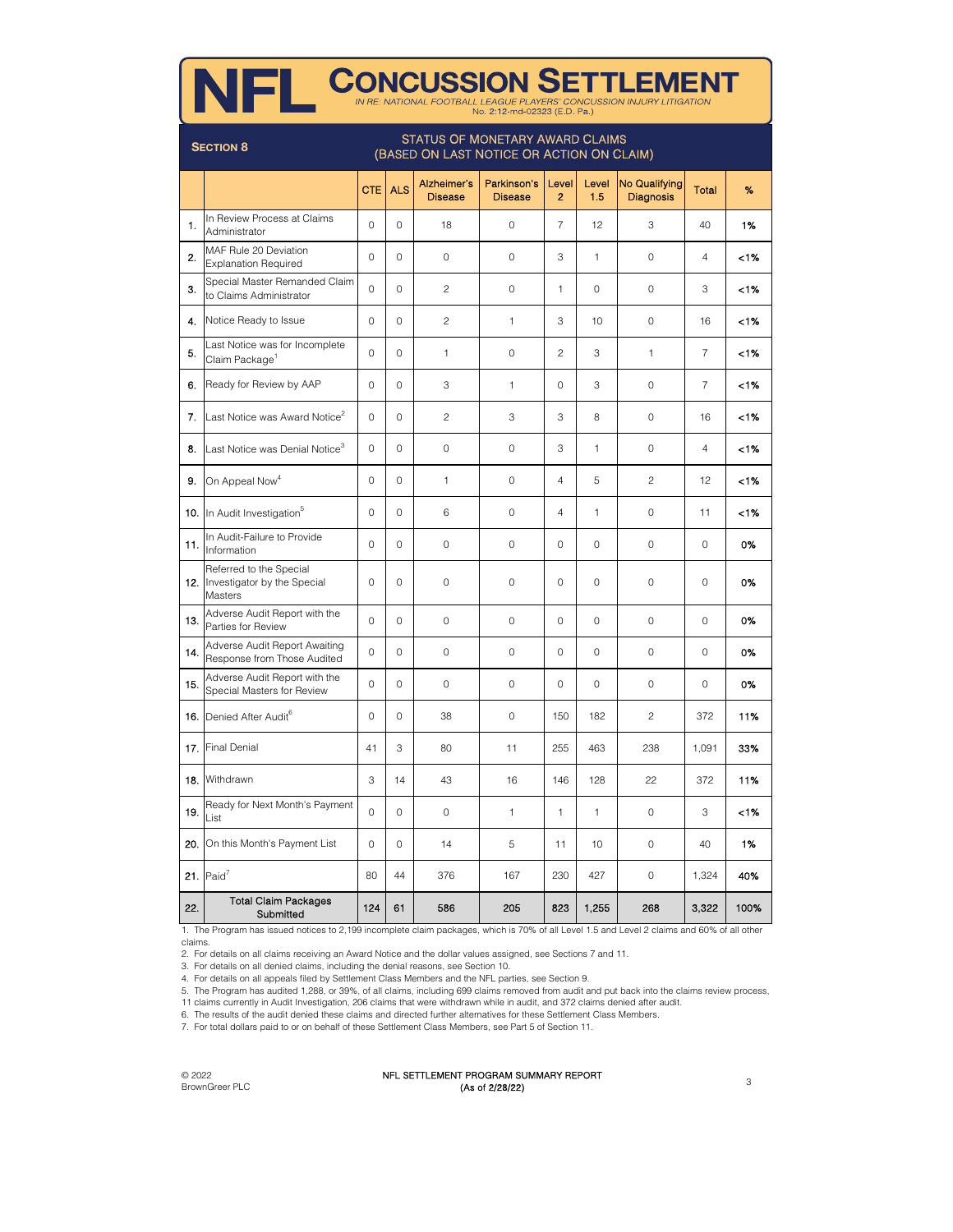|                                                                           |                                         | No. 2:12 md-02323 (E.D. Pa.)       | IN RE: NATIONAL FOOTBALL LEAGUE PLAYERS' CONCUSSION INJURY LITIGATION |                |  |
|---------------------------------------------------------------------------|-----------------------------------------|------------------------------------|-----------------------------------------------------------------------|----------------|--|
| <b>STATUS OF ALL APPEALS ON MONETARY AWARD CLAIMS</b><br><b>SECTION 9</b> |                                         |                                    |                                                                       |                |  |
|                                                                           | Status <sup>1</sup>                     | Appealed by<br><b>Class Member</b> | <b>Appealed by NFL</b><br><b>Parties</b>                              | Total          |  |
| Α.                                                                        | Payable Claims                          | 75                                 | 146                                                                   | 221            |  |
| $\mathbf{1}$ .                                                            | Appeal Filed and in Preliminary Steps   | $\mathbf{O}$                       | $\overline{0}$                                                        | $\overline{0}$ |  |
| 2.                                                                        | Appellee's Opposition Memo Not Received | 1                                  | $\Omega$                                                              | $\mathbf{1}$   |  |
| 3.                                                                        | Appellee's Opposition Memo Received     | $\mathbf{O}$                       | $\Omega$                                                              | $\Omega$       |  |
| 4.                                                                        | Remanded to Claims Administrator        | 32                                 | $9\,$                                                                 | 41             |  |
| 5.                                                                        | With Special Masters for Decision       | 1                                  | $\overline{4}$                                                        | 5              |  |
| 6.                                                                        | <b>Result Upheld on Appeal</b>          | 29                                 | 91                                                                    | 120            |  |
| 7.                                                                        | <b>Result Overturned on Appeal</b>      | 6                                  | 24                                                                    | 30             |  |
| 8.                                                                        | Closed or Withdrawn <sup>2</sup>        | $6\phantom{.}6$                    | 18                                                                    | 24             |  |
| <b>B.</b>                                                                 | <b>Denied Claims</b>                    | 400                                | 0                                                                     | 400            |  |
| $\mathbf{1}$ .                                                            | Appeal Filed and in Preliminary Steps   | 1                                  | $\Omega$                                                              | 1              |  |
| 2.                                                                        | Appellee's Opposition Memo Not Received | 2                                  | $\Omega$                                                              | $\overline{c}$ |  |
| 3.                                                                        | Appellee's Opposition Memo Received     | $\mathbf{O}$                       | $\overline{0}$                                                        | $\Omega$       |  |
| 4.                                                                        | Remanded to Claims Administrator        | 140                                | $\mathbf 0$                                                           | 140            |  |
| 5.                                                                        | With Special Masters for Decision       | 3                                  | $\Omega$                                                              | 3              |  |
| 6.                                                                        | Result Upheld on Appeal                 | 185                                | $\overline{0}$                                                        | 185            |  |
| 7.                                                                        | Result Overturned on Appeal             | 10                                 | $\Omega$                                                              | 10             |  |
| 8.                                                                        | Closed or Withdrawn <sup>2</sup>        | 59                                 | $\Omega$                                                              | 59             |  |
| C.                                                                        | <b>TOTAL APPEALS</b>                    | 475                                | 146                                                                   | 621            |  |

**NIEI CONCUSSION SETTLEMENT** 

<sup>1</sup> Class Counsel has filed statements in 54 of the Appeals across multiple statuses in the Appeals Process.

 $^2$  These are appeals we are no longer processing because (1) the appealing party withdrew or (2) it was closed after being in audit.

© 2022 BrownGreer PLC

### NFL SETTLEMENT PROGRAM SUMMARY REPORT  $\left( \text{As of } 2/28/22 \right)$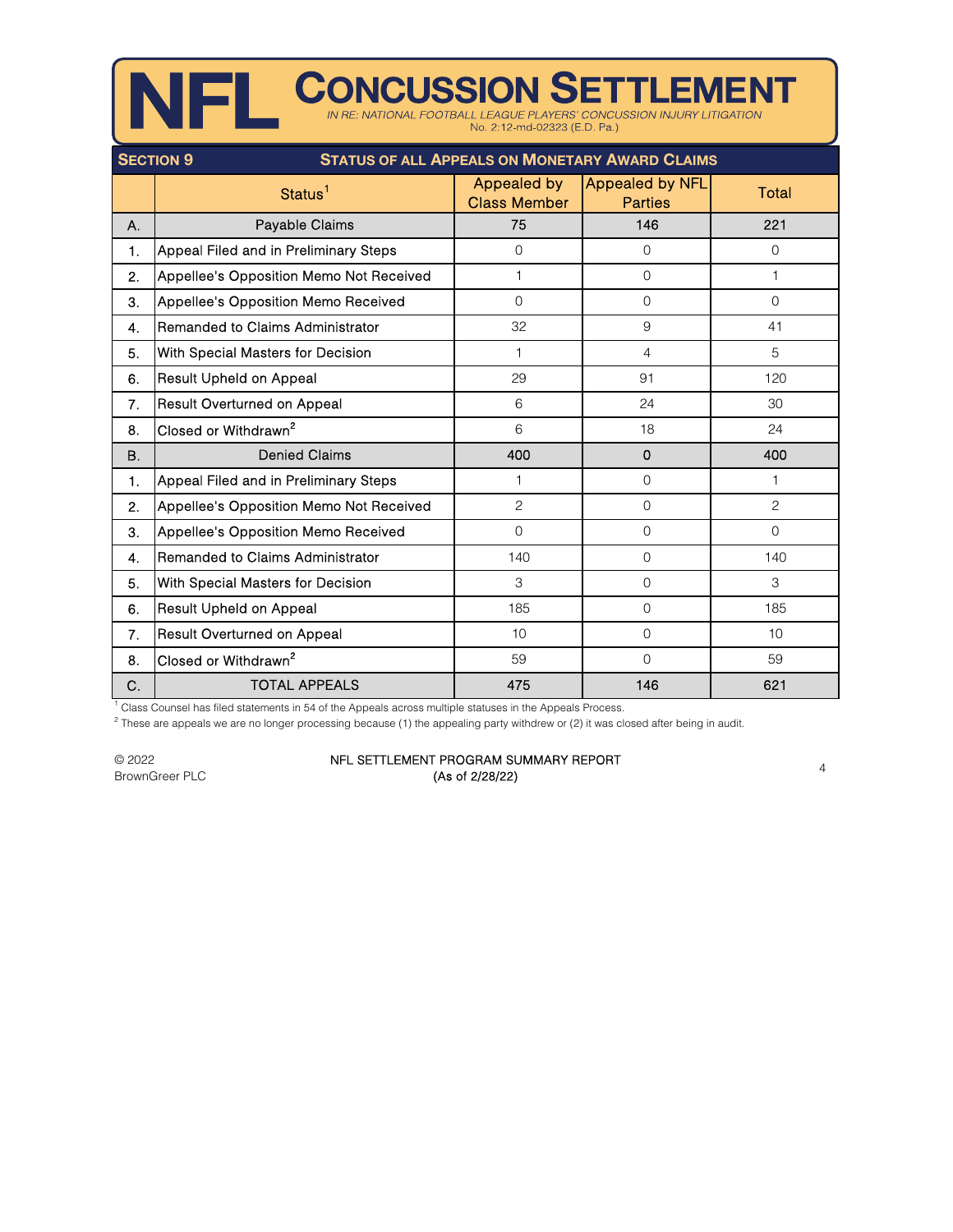### **CONCUSSION SETTLEMENT**

No. 2:12-md-02323 (E.D. Pa.)

|    | Reasons in Notices of Denial Issued on Monetary Award Claims<br><b>Section 10</b> |                |
|----|-----------------------------------------------------------------------------------|----------------|
|    | <b>Reason</b>                                                                     | Notices*       |
| 1. | Death with CTE Claims                                                             | 41             |
|    | (a) Claim Denied by Special Master                                                | 26             |
|    | (b) Death with CTE Denial - Death After Final Approval                            | 8              |
|    | (c) Incomplete Claim Package                                                      | 6              |
|    | (d) Complete Claim Package Not Provided                                           | 3              |
|    | (e) Medical Records Do Not Support Claimed Qualifying Diagnosis                   | $\mathbf{1}$   |
|    | (f) Death with CTE Denial - Death Before 7/7/14 and QD After Final Approval       | $\mathbf{1}$   |
| 2. | <b>ALS Claims</b>                                                                 | 3              |
|    | (a) Incomplete Claim Package                                                      | 3              |
|    | (b) Claim Denied by Special Master                                                | $\mathbf{1}$   |
| 3. | Alzheimer's Disease Claims                                                        | 80             |
|    | (a) Appeals Advisory Panel Denial - Qualifying Diagnosis                          | 41             |
|    | (b) Incomplete Claim Package                                                      | 17             |
|    | (c) Claim Denied by Special Master                                                | 11             |
|    | (d) Complete Claim Package Not Provided                                           | $\overline{7}$ |
|    | (e) Appeals Advisory Panel Denial - Inappropriate Physician                       | 6              |
|    | (f) Medical Records Do Not Support Claimed Qualifying Diagnosis                   | 3              |
|    | (f) Duplicate of Previous Claim                                                   | 3              |
|    | (g) Appeals Advisory Panel Denial - MAF Oversight                                 | 3              |
|    | (i) No Qualifying Diagnosis                                                       | $\overline{c}$ |
|    | (j) Disqualified Physician                                                        | $\mathbf{1}$   |
|    | (k) Incomplete HIPAA Form                                                         | $\mathbf{1}$   |
|    | (I) Diagnosis Not Later In Time                                                   | $\mathbf{1}$   |
| 4. | Parkinson's Disease Claims                                                        | 11             |
|    | (a) Appeals Advisory Panel Denial - Qualifying Diagnosis                          | 6              |
|    | (b) Appeals Advisory Panel Denial - Inappropriate Physician                       | $\overline{4}$ |
|    | (c) Incomplete Diagnosing Physician Certification Form                            | $\mathbf{2}$   |
|    | (d) No Qualifying Diagnosis                                                       | $\mathbf{1}$   |
|    |                                                                                   |                |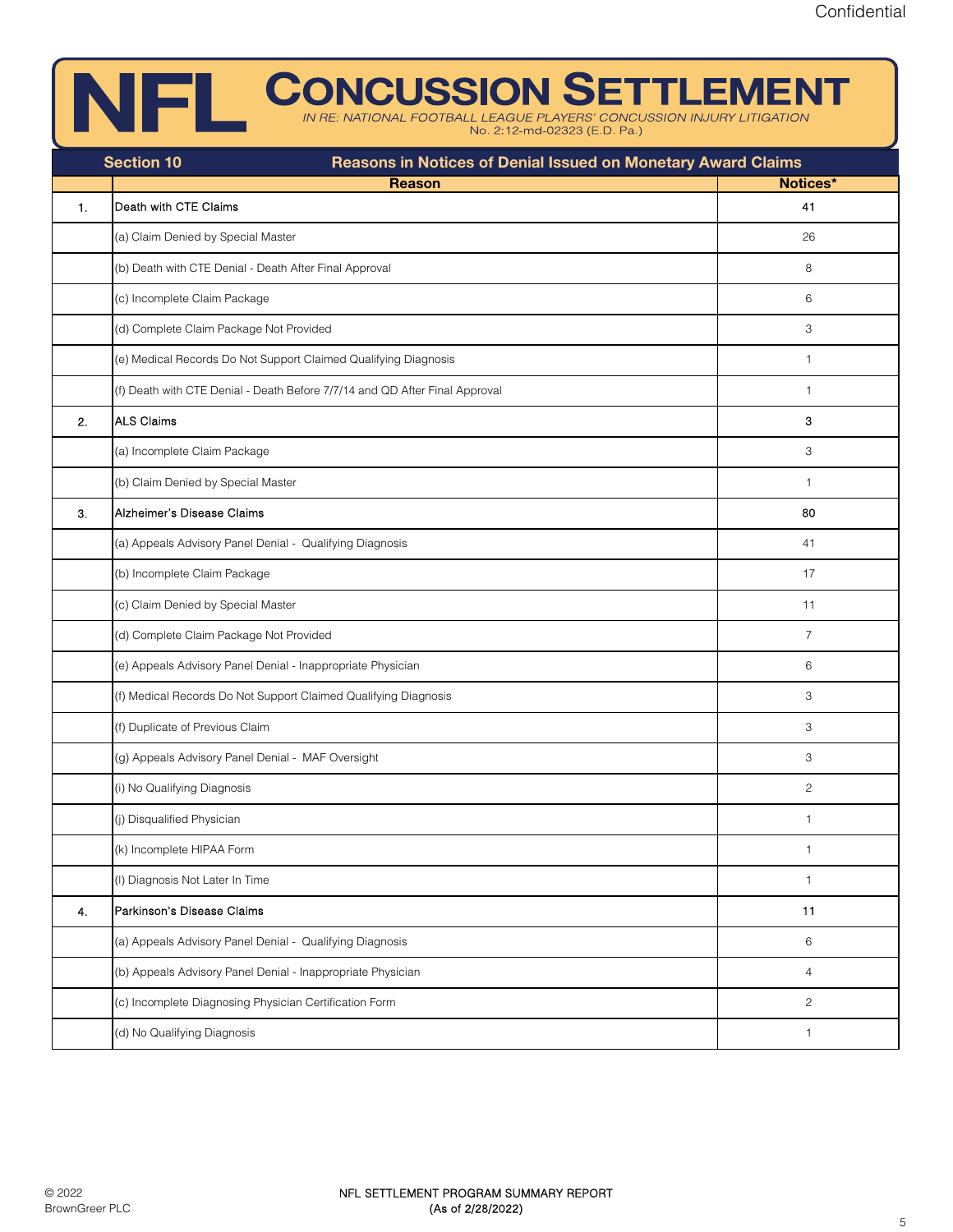# **CONCUSSION SETTLEMENT**

| Reasons in Notices of Denial Issued on Monetary Award Claims<br><b>Section 10</b> |                                                                 |                |  |  |  |  |
|-----------------------------------------------------------------------------------|-----------------------------------------------------------------|----------------|--|--|--|--|
|                                                                                   | <b>Reason</b>                                                   | Notices*       |  |  |  |  |
|                                                                                   | (e) Claim Denied by Special Master                              | $\mathbf{1}$   |  |  |  |  |
|                                                                                   | (f) Appeals Advisory Panel Denial - MAF Oversight               | $\mathbf{1}$   |  |  |  |  |
| 5.                                                                                | Level 2 Claims                                                  | 260            |  |  |  |  |
|                                                                                   | (a) Appeals Advisory Panel Denial - Qualifying Diagnosis        | 87             |  |  |  |  |
|                                                                                   | (b) Claim Denied by Special Master                              | 70             |  |  |  |  |
|                                                                                   | (c) Appeals Advisory Panel Denial - MAF Oversight               | 34             |  |  |  |  |
|                                                                                   | (d) Incomplete Claim Package                                    | 24             |  |  |  |  |
|                                                                                   | (e) Complete Claim Package Not Provided                         | 19             |  |  |  |  |
|                                                                                   | (f) Disqualified Physician                                      | 17             |  |  |  |  |
|                                                                                   | (g) Medical Records Do Not Support Claimed Qualifying Diagnosis | 10             |  |  |  |  |
|                                                                                   | (h) Appeals Advisory Panel Denial - Inappropriate Physician     | 10             |  |  |  |  |
|                                                                                   | (i) Incomplete Diagnosing Physician Certification Form          | 9              |  |  |  |  |
|                                                                                   | (j) Incomplete Claim Form                                       | $\overline{7}$ |  |  |  |  |
|                                                                                   | (k) Appeals Advisory Panel Denial - Special Assignment          | 6              |  |  |  |  |
|                                                                                   | (I) No Qualifying Diagnosis                                     | 6              |  |  |  |  |
|                                                                                   | (m) BAP Diagnosis of No Neurocognitive Impairment               | $\mathbf{1}$   |  |  |  |  |
|                                                                                   | (n) Disqualified Neuropsychologist                              | $\mathbf{1}$   |  |  |  |  |
| 6.                                                                                | Level 1.5 Claims                                                | 467            |  |  |  |  |
|                                                                                   | (a) Appeals Advisory Panel Denial - Qualifying Diagnosis        | 223            |  |  |  |  |
|                                                                                   | (b) Claim Denied by Special Master                              | 89             |  |  |  |  |
|                                                                                   | (c) Medical Records Do Not Support Claimed Qualifying Diagnosis | 67             |  |  |  |  |
|                                                                                   | (d) Appeals Advisory Panel Denial - MAF Oversight               | 43             |  |  |  |  |
|                                                                                   | (e) Complete Claim Package Not Provided                         | 36             |  |  |  |  |
|                                                                                   | (f) Incomplete Claim Package                                    | 35             |  |  |  |  |
|                                                                                   | (g) Appeals Advisory Panel Denial - Inappropriate Physician     | 26             |  |  |  |  |
|                                                                                   | (h) No Qualifying Diagnosis                                     | 19             |  |  |  |  |
|                                                                                   | (i) Incomplete Diagnosing Physician Certification Form          | 11             |  |  |  |  |
|                                                                                   | (j) Disqualified Physician                                      | 11             |  |  |  |  |
|                                                                                   | (k) Appeals Advisory Panel Denial - Special Assignment          | 8              |  |  |  |  |
|                                                                                   |                                                                 |                |  |  |  |  |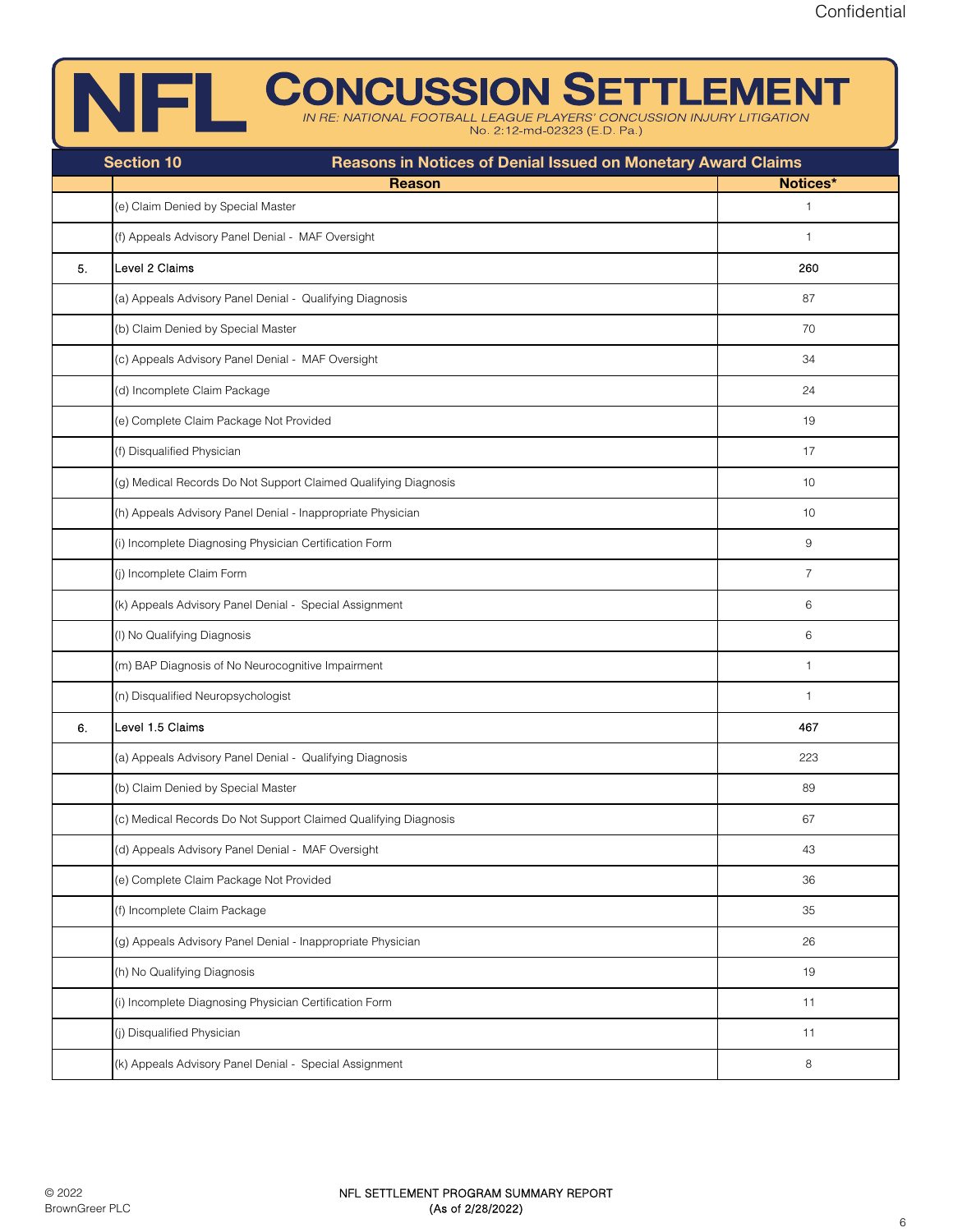## INERE CONCUSSION SETTLEMENT

No. 2:12-md-02323 (E.D. Pa.)

|                | <b>Section 10</b><br>Reasons in Notices of Denial Issued on Monetary Award Claims                                            |                       |
|----------------|------------------------------------------------------------------------------------------------------------------------------|-----------------------|
|                | <b>Reason</b>                                                                                                                | Notices*              |
|                | (I) Incomplete Claim Form                                                                                                    | 3                     |
|                | (m) Disqualified Neuropsychologist                                                                                           | 3                     |
| 7 <sub>1</sub> | No Qualifying Diagnosis - Complete Claim Package Not Provided                                                                | 240                   |
|                | (a) Incomplete Claim Package                                                                                                 | 349                   |
|                | (b) Incomplete Claim Form                                                                                                    | 273                   |
|                | (c) Complete Claim Package Not Provided                                                                                      | 27                    |
|                | (d) Incomplete Diagnosing Physician Certification Form                                                                       | 12                    |
|                | (e) BAP Diagnosis of No Neurocognitive Impairment                                                                            | 12                    |
|                | (f) Medical Records Do Not Support Claimed Qualifying Diagnosis                                                              | 10                    |
|                | (g) Claim Denied by Special Master                                                                                           | 8                     |
|                | (h) Not Registered                                                                                                           | $\overline{7}$        |
|                | (i) No Qualifying Diagnosis                                                                                                  | 5                     |
|                | (j) Untimely Claim Package                                                                                                   | 5                     |
|                | (k) Incomplete HIPAA Form                                                                                                    | $\mathbf{2}$          |
|                | (I) Death with CTE Denial - Death After Final Approval                                                                       | $\mathbf{2}^{\prime}$ |
|                | (m) Deficiency Denial                                                                                                        | $\overline{2}$        |
|                | (n) Duplicate of Previous Claim                                                                                              | $\mathbf{1}$          |
| 8.             | <b>TOTALS</b>                                                                                                                | 1,102                 |
|                | *Claims receiving a Denial Notice with multiple Denial Reasons are counted once for each reason in the sub rows of Section 9 |                       |